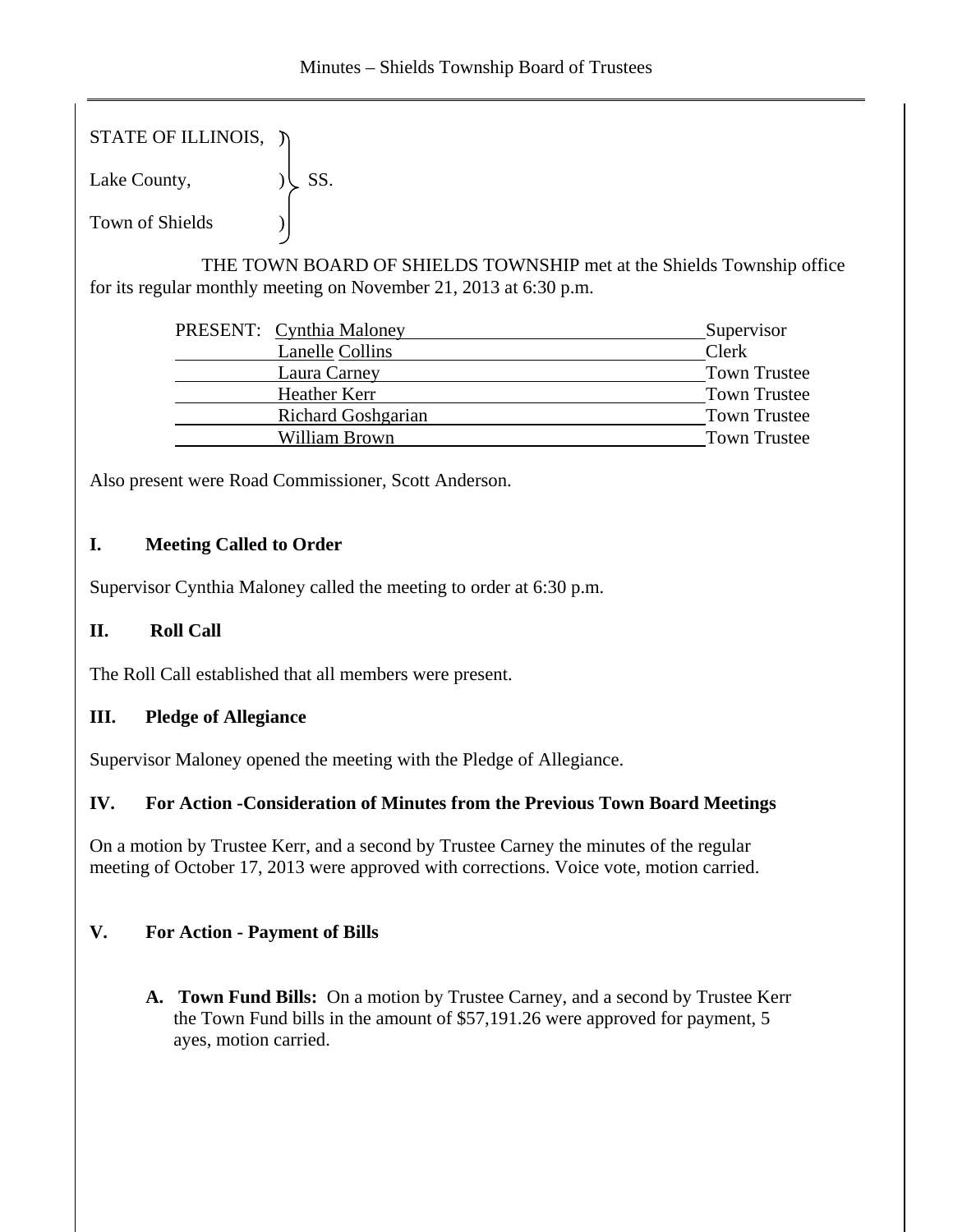### **B. Road and Bridge Bills:**

On a motion by Trustee Goshgarian, and a second by Trustee Brown the bills were approved for payment in the amount of \$32,442.16, 5 ayes, motion carried.

# **C. General Assistance Bills:**

On a motion by Trustee Carney and second by Trustee Kerr the bills for General Assistance were approved for payment in the amount of \$3629.06, 5 ayes, motion carried.

# **VI. Old Business:**

**A.** The personnel manual will be discussed in executive session at a later date.

### **VII. New Business:**

**A. Approve a transfer of \$15,000 to the General Assistance checking account.**  There was discussion on the motion. Trustee Carney questioned the amount, wanting \$18,000 in order to cover the rest of the year. Motioned by Trustee Carney and seconded by Trustee Kerr, to approve the amount of \$15,000, 5 ayes, motion carried.

### **VIII. Visit from Cherie Richardson of Mother's Trust**

This is a Lake County organization that assists children in need. Mother's Trust is privately funded, through corporations, citizens and other sources. They provide services for less fortunate or struggling families in Lake County. Approximately 349 children of Shields Township have received assistance for a total of \$22,690. Educational funding and camp fees are also provided for families. Approximately \$200,000 is grants have been given out for 2013. Meetings are weekly.

# **IX. Visit from Marla Schachtel and Janet Fryer of Dickinson Hall**

 Lake Forest – Lake Bluff Senior Center - They offer recreation, and create independence for people who stay in their homes. Human connection is the essential /personal piece that is provided. They employ a social worker, who provides assistance for people in Lake Forest, Lake Bluff, and Knollwood. Services are provided for a total of 1200 people per year, age 60 and above which include, free transportation for people who qualify; prescription savings; home alone group; care giver service; life after loss; and wellness talks. Referrals are accepted from the police department, hospitals, and bankers.

#### **X. Public Comment:**

**Janice Schnobrich, 766 Mawman**: Praised services provided by the Senior Center and Mothers Trust. Mrs. Schnobrich also shared information regarding a presentation on suburban poverty in the "Collar Counties, surrounding Cook County that was hosted by the Lake County Community Foundation. The speaker was Dr. Scott Allard, A Brookings Institution Senior